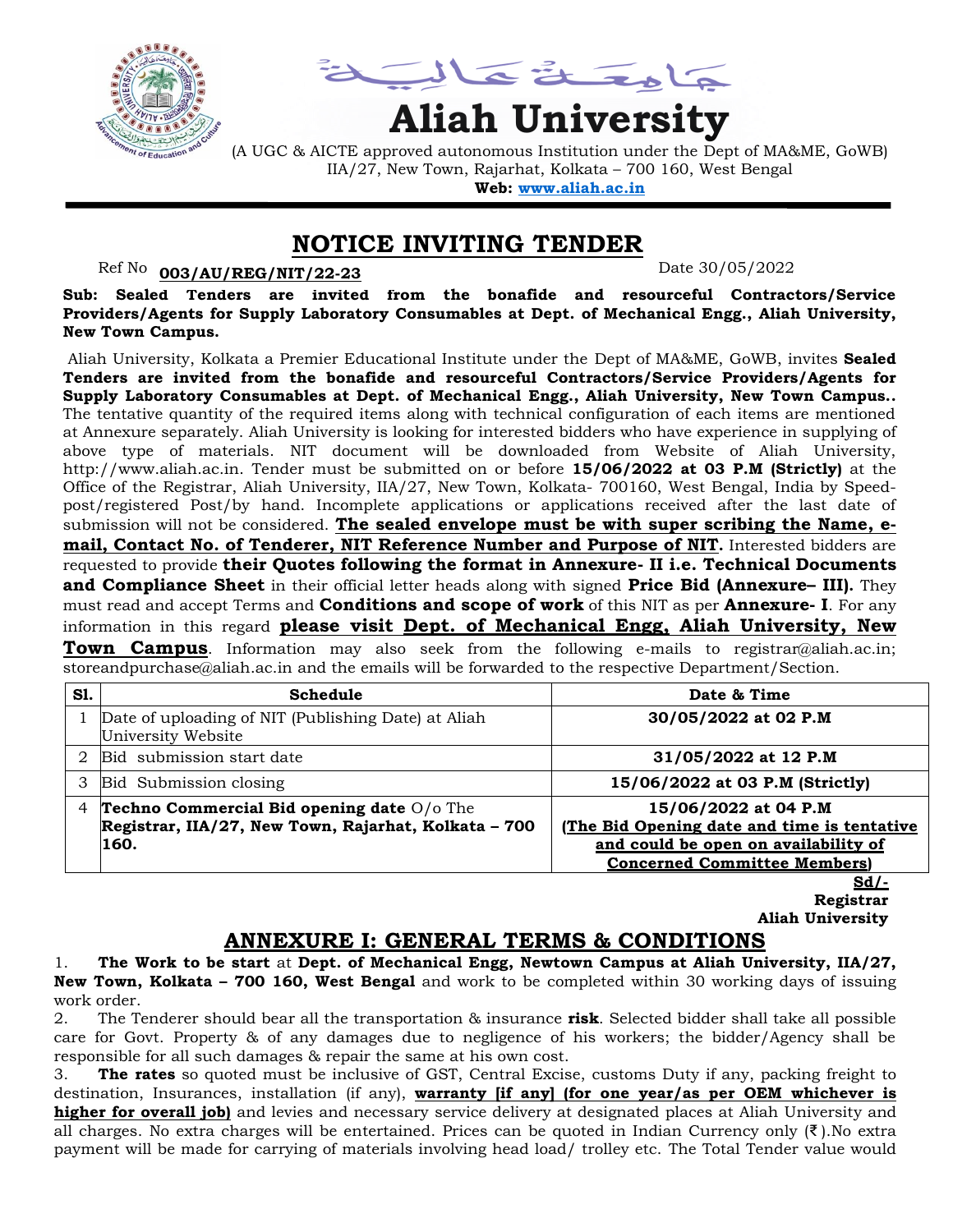be including Tax, however if the bidders has quoted different GST rates then the Tender Value may be calculated on Basic Price + GST (As applicable ) basis.

- 4. All necessaries cables and adapters for functioning of the equipments to be supplied
- 5. Supply of Items will be made in conformity with the specification & time as mentioned in the work order as decided by the authority. **No deviation in specification** will be accepted. If it is found that materials are not according to the specification, the authority has every right to cancel the contract and blacklisting the respective vendor and terminate the contract.
- 6. If any part of the service in respect of the work assigned and undertaken by you not rendered/delivered in time, Aliah University shall be entitled to levy and recover liquidated damages/ penalty at 1% per week or part thereof the delay/ default, subject to 5% maximum, on the payment due to the agency/contractor for the particular stage. Any delay beyond scheduled dates may attract higher penalty to be decided by the Aliah University
- **7. This is a Techno-Commercial bid. Partial Tenders are not allowed for this Tender i.e. bidder may quote all item. For overall item lowest bidder (L1) may be selected.**
- 8. All disputes are subject to exclusive jurisdiction of competent Court and Forum in Kolkata, India only.
- 9. Any dispute arising out of this contract shall be referred to the Registrar, Aliah University, and if either of the parties hereto is dissatisfied with the decision, the dispute shall be referred to the decision of an Arbitrator, who should be acceptable to both the parties, to be appointed by the Vice-Chancellor of the University. The decision of such Arbitrator shall be final and binding on both the parties.
- 10. As Original Equipment Manufacturer's Service Guidelines & Electric Safety Norms all the Electrical Equipments and Electrical Panels with Breaker & Relay Mechanism needs annual preventive maintenance by OEM authorized or reputed service providers. Also all metering and protection units need to be calibrated one in every year for proper functioning and safety measures. So it is urgent need to perform Annual Preventive Maintenance for all the equipments & Panels as this is overdue since last four years
- 11. Payment Condition:-The prices shall be inclusive of all taxes & levies including GST and other statutory duties as applicable. Rate of taxes should be indicated separately in the Price Bid. Contract Price specified in Price Bid should be based on the taxes & duties and charges prevailing at the date one day prior to the last date of Bid submission. Statutory deduction, wherever applicable, shall be made from invoice as per government rules. Necessary certificate will be issued for such deductions. Bidder submitting a bid shall produce valid statutory documents / certificates with respect to GST, Income Tax, ROC, Prof. Tax, Trade License, etc. All such documents / certificates shall remain valid on the last date of Tender submission. GST component of the invoice of the bidder may be kept on hold in case there is any mismatch / irregularity in GST return filling on the part of the bidder. 100% payment will be released duly certified by the concern authority and immediately on receipt of payment from the Govt. Department (within 60 days from the submission of bills). Successful vendor should arrange to submit a performance security deposit in form of Performance Bank Guarantee to the tune of 3% amount of the total purchase value at the time of submitting the bill. This performance security deposit should be issued from any Nationalized Bank and validity of the same will be till 1 year/warranty period if any +60 days whichever is higher from the date of delivery of the material. The payment will be made by RTGS / FUND Transfer mode only. Advance payment not allowed. Hence, following information must be clearly written in the Price Bid for RTGS / FUND TRANSFER:**:**
	- A. Name of the Firm with complete postal address
	- B. Name of the Bank with Branch where the Account exist
	- C. IFSC CODE
	- D. ACCOUNT No
	- E. PAN No
- 12. The Tenders are liable to be rejected if the fore going conditions are not complied with. The bid should be complete in all respects and duly signed wherever required. Incomplete and unsigned offer will not be accepted.
- 13. The products asked for should be of very high standard and preferably reputed brand and/or with **B.I.S/I.S.I** code.
- 14. All bidders must submit all Technical Documents as per Annexure II otherwise their bid may be cancelled.

# **Annexure II : Technical Bid Application Format (Please attach all relevant documents)**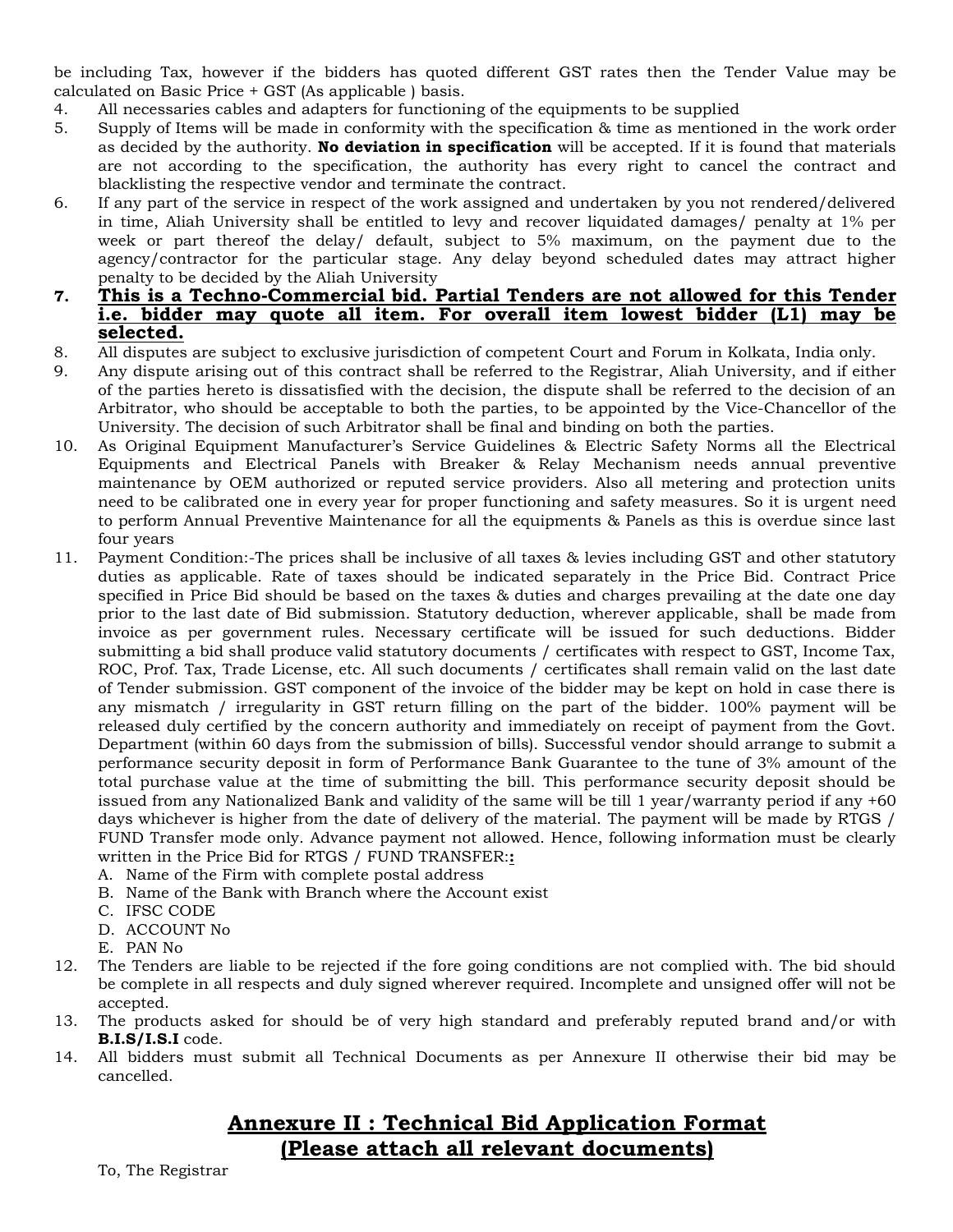Aliah University IIA/27, New Town, Kolkata-700 160

#### **Sub: Application for Supply Laboratory Consumables at Dept. of Mechanical Engg., Aliah University, New Town Campus.**

Ref: - \_\_\_\_\_\_\_\_N.I.T. No ………………………….............……………dated ……………………..

Sir,

| 1. ABOUT THE ORGANIZATION |                                                                         |                        |  |  |  |
|---------------------------|-------------------------------------------------------------------------|------------------------|--|--|--|
| 1.1                       | Name of the Organization                                                |                        |  |  |  |
| 1.2                       | Name of Authorized Person                                               |                        |  |  |  |
| 1.3                       | Registered Office Address with<br>telephone no. & email address         |                        |  |  |  |
| 1.4                       | Authorized Service Station Name,<br>address, contact person name, phone |                        |  |  |  |
|                           | number, e-mail                                                          |                        |  |  |  |
|                           |                                                                         | 2. TECHNICAL DOCUMENTS |  |  |  |
| 2.1                       | Company Registration No./Trade License No./Partnership                  |                        |  |  |  |
|                           | Deed No. (Please attach documentary evidence)                           |                        |  |  |  |
| 2.2                       | PAN Registration No (Please attach documentary evidence)                |                        |  |  |  |
| 2.3                       | GST Registration No (Please attach documentary evidence)                |                        |  |  |  |
| 2.4                       | Work Experience in Similar Job (Preferable) (Please attach              |                        |  |  |  |
|                           | documentary evidence)                                                   |                        |  |  |  |

# **Technical Compliance Sheet**

| Para of Tender                                                               | Specification of Items | Compliance to     | In case of           |
|------------------------------------------------------------------------------|------------------------|-------------------|----------------------|
| <b>Enquiry Specification</b>                                                 | Offered                | Tender            | noncompliance        |
| For any enquiry/ clarification                                               |                        | specification     | Deviation from       |
| /measurement bidders are                                                     |                        | whether yes or no | Tender               |
| requested to visit/Contact the                                               |                        |                   | Specification to be  |
| site Dept. of Mechanical Engg,                                               |                        |                   | indicated in         |
| <b>Aliah University New Town</b>                                             |                        |                   | unambiguous<br>term. |
| Campus, IIA/27, New Town,                                                    |                        |                   |                      |
| Kolkata -700160                                                              |                        |                   |                      |
|                                                                              | 2                      | 3                 | 4                    |
| HSS hacksaw blade(standard size)                                             | 300 No                 |                   |                      |
| Chromium micro powder, Purity 99%.                                           | 200 grams              |                   |                      |
| Molybdenum micro powder ,purity 99%                                          | 50 grams               |                   |                      |
| Cobalt Micro powder ,purity 99%                                              | 500 grams              |                   |                      |
| Machine Reamer dia. 10 mm                                                    | $1$ No                 |                   |                      |
| Machine Reamer dia. 12 mm                                                    | $1$ No                 |                   |                      |
| Machine Reamer dia. 15 mm                                                    | $1$ No                 |                   |                      |
| White display board 2 feet * 2 feet ( To Display<br>Lab Experiment Details ) | 40 No                  |                   |                      |
| Installation of Basin along with a tap line for<br>water                     | $2$ No                 |                   |                      |
| Water Soluble Cutting Oil RBM Robust                                         | 20 Ltr                 |                   |                      |
| DM water for EDM machine                                                     | 2000 Ltr               |                   |                      |
| Safety Glove                                                                 | 20 No                  |                   |                      |
| D <sub>2</sub> Bar dia, 60 mm                                                | 300 mm                 |                   |                      |
| D <sub>2</sub> bar dia. 30 mm                                                | 300 mm                 |                   |                      |
| Ethanol 99 % pure                                                            | 1 Ltr                  |                   |                      |
| Hydrochloric acid 99%                                                        | 1 Ltr                  |                   |                      |
| Selenic acid                                                                 | 1 Ltr                  |                   |                      |
| Nitric acid                                                                  | 1 Ltr                  |                   |                      |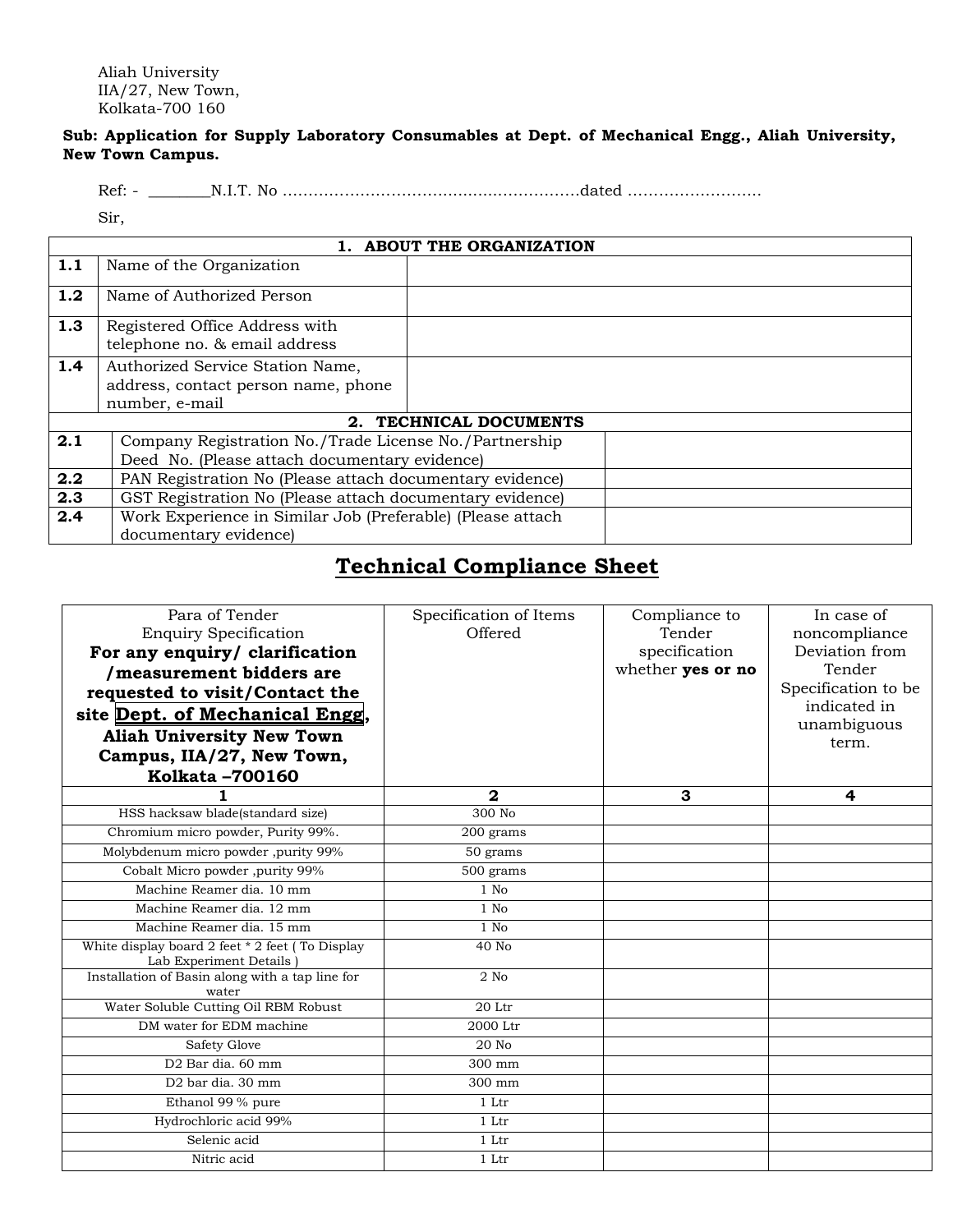| Yttria stabilized zirconia                              | 200 grams          |  |
|---------------------------------------------------------|--------------------|--|
| sulphuric acid                                          | $1\;{\rm Ltr}$     |  |
| Diesel                                                  | 50 Ltr             |  |
| Petrol                                                  | 50 Ltr             |  |
| Emery Paper                                             | 50 <sub>ps</sub>   |  |
| Hand riddle                                             | 6 Nos              |  |
| Shovel                                                  | $\overline{2}$ Nos |  |
| Hand rammer, Peen rammer, Floor rammer                  | 6 Nos              |  |
| Sprue pin (wooden)                                      | 4 Nos              |  |
| Strike off bar(wooden)                                  | 2 Nos              |  |
| Draw spike                                              | 4 Nos              |  |
| Vent rod                                                | 3 Nos              |  |
| Lifters (All type)                                      | 6 Nos              |  |
| Trowels (All type)                                      | 6 Nos              |  |
| Slicks                                                  | 4 Nos              |  |
| Smoothers (All type)                                    | 6 Nos              |  |
| Swab                                                    | $2$ Nos            |  |
| Gate cutter                                             | 4 Nos              |  |
| <b>Bellows</b>                                          | 2 Nos              |  |
| Draw Screws and Rapping Plate:                          | 6 Nos              |  |
| Graphite Crucible (Size 1 to 2 Kg)                      | 5 Nos              |  |
| Graphite Crucible (Size: 50mm×50mm)                     | 6 Nos              |  |
| Silica Crucible 50ml                                    | 5 Nos              |  |
| Aluminium fine powder extra pure                        | 5 <sub>kg</sub>    |  |
| Magnesium Metal Powder extra pure                       | $1 \text{ kg}$     |  |
| Copper Metal powder extra pure                          | $\overline{1}$ kg  |  |
| Polycarbonate Sheet<br>Size: $80 \times 40 \times 3$ mm | <b>50 Nos</b>      |  |
| Acrylic sheet TransparentSize: 80×40×3 mm               | <b>50 Nos</b>      |  |
| Red Mud (By product from Aluminium<br>industries)       | 5 <sub>kg</sub>    |  |
|                                                         |                    |  |

# **ANNEXURE III PRICE BID**

| S1 | <b>Item Description</b><br>(Specification as per<br>Compliance Sheet)         | QTY and<br><b>UNITin</b><br><b>Nos</b> | Per<br><b>UNIT</b><br>Rate | <b>Total Rate</b><br>[CI 3 X CI]<br>4) | GST in<br><b>Amount</b> and<br>in % On Cl 5 | <b>Total Amount With</b><br><b>Taxes Altogether</b><br>$(C1 5 + C1 6)$ |
|----|-------------------------------------------------------------------------------|----------------------------------------|----------------------------|----------------------------------------|---------------------------------------------|------------------------------------------------------------------------|
| 1  |                                                                               | 3                                      | 4                          | 5                                      | 6                                           | 7                                                                      |
| 2  | HSS hacksaw blade(standard size)                                              | 300 No                                 |                            |                                        |                                             |                                                                        |
| 3  | Chromium micro powder, Purity 99%.                                            | 200 grams                              |                            |                                        |                                             |                                                                        |
| 4  | Molybdenum micro powder ,purity 99%                                           | 50 grams                               |                            |                                        |                                             |                                                                        |
| 5  | Cobalt Micro powder, purity 99%                                               | 500 grams                              |                            |                                        |                                             |                                                                        |
| 6  | Machine Reamer dia, 10 mm                                                     | $1$ No                                 |                            |                                        |                                             |                                                                        |
| 7  | Machine Reamer dia. 12 mm                                                     | 1 No                                   |                            |                                        |                                             |                                                                        |
| 8  | Machine Reamer dia. 15 mm                                                     | 1 No                                   |                            |                                        |                                             |                                                                        |
| 9  | White display board 2 feet $*$ 2 feet (To<br>Display Lab Experiment Details ) | 40 No                                  |                            |                                        |                                             |                                                                        |
| 10 | Installation of Basin along with a tap<br>line for water                      | $2$ No                                 |                            |                                        |                                             |                                                                        |
| 11 | Water Soluble Cutting Oil RBM Robust                                          | 20 Ltr                                 |                            |                                        |                                             |                                                                        |
| 12 | DM water for EDM machine                                                      | 2000 Ltr                               |                            |                                        |                                             |                                                                        |
| 13 | Safety Glove                                                                  | 20 No                                  |                            |                                        |                                             |                                                                        |
| 14 | D <sub>2</sub> Bar dia, 60 mm                                                 | 300 mm                                 |                            |                                        |                                             |                                                                        |
| 15 | D <sub>2</sub> bar dia, 30 mm                                                 | 300 mm                                 |                            |                                        |                                             |                                                                        |
| 16 | Ethanol 99 % pure                                                             | 1 Ltr                                  |                            |                                        |                                             |                                                                        |
| 17 | Hydrochloric acid 99%                                                         | 1 Ltr                                  |                            |                                        |                                             |                                                                        |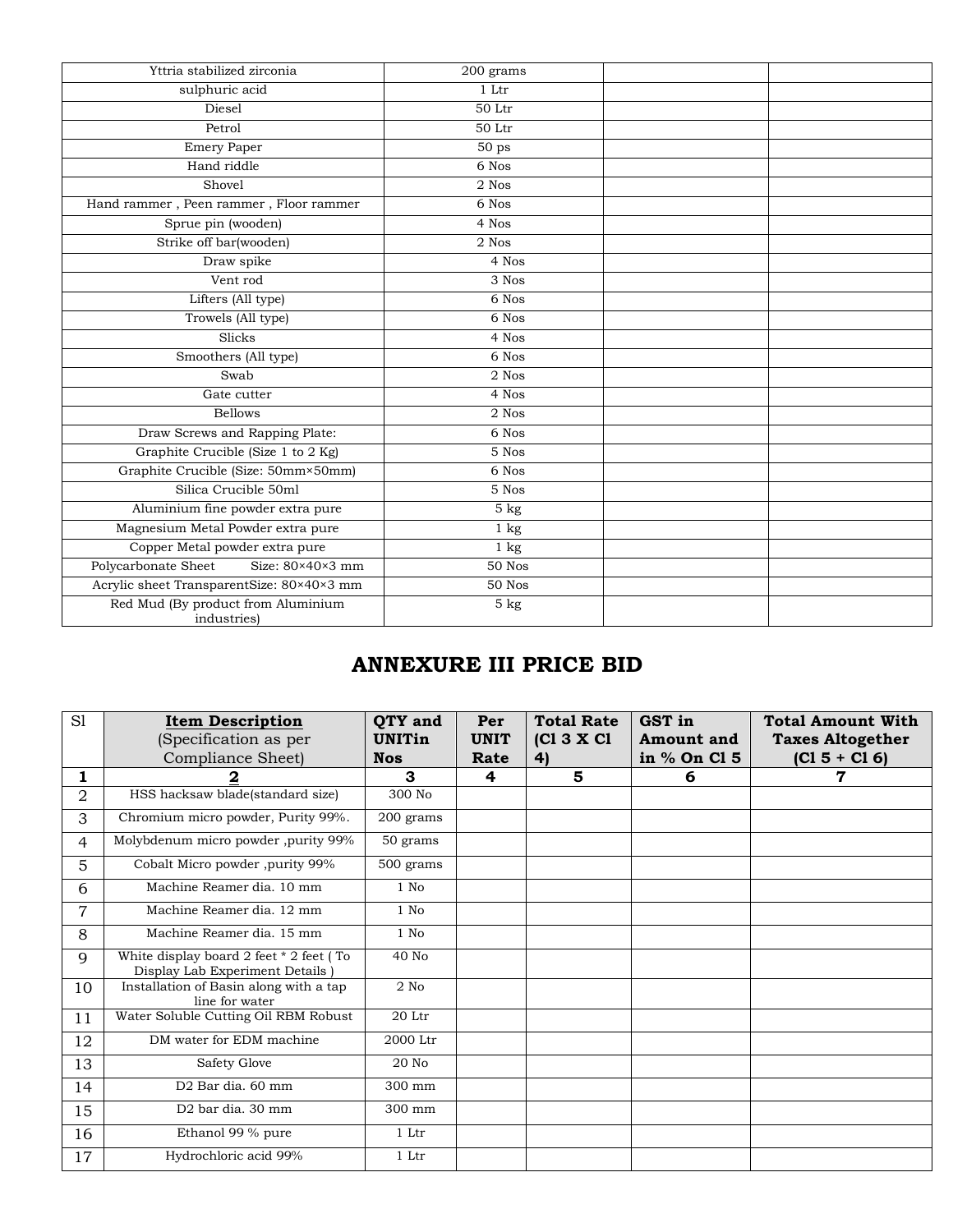| 18 | Selenic acid                                      | 1 Ltr            |  |  |
|----|---------------------------------------------------|------------------|--|--|
| 19 | Nitric acid                                       | $1$ Ltr $\,$     |  |  |
| 20 | Yttria stabilized zirconia                        | 200 grams        |  |  |
| 21 | sulphuric acid                                    | 1 Ltr            |  |  |
| 22 | Diesel                                            | $50$ Ltr         |  |  |
| 23 | Petrol                                            | $50$ Ltr         |  |  |
| 24 | <b>Emery Paper</b>                                | 50 <sub>ps</sub> |  |  |
| 25 | Hand riddle                                       | 6 Nos            |  |  |
| 27 | Shovel                                            | $2$ Nos          |  |  |
| 28 | Hand rammer, Peen rammer, Floor<br>rammer         | 6 Nos            |  |  |
| 29 | Sprue pin (wooden)                                | 4 Nos            |  |  |
| 30 | Strike off bar(wooden)                            | $2$ $\mbox{Nos}$ |  |  |
| 31 | Draw spike                                        | 4 Nos            |  |  |
| 32 | Vent rod                                          | 3 Nos            |  |  |
| 33 | Lifters (All type)                                | 6 Nos            |  |  |
| 34 | Trowels (All type)                                | 6 Nos            |  |  |
| 35 | Slicks                                            | 4 Nos            |  |  |
| 36 | Smoothers (All type)                              | 6 Nos            |  |  |
| 37 | Swab                                              | 2 Nos            |  |  |
| 38 | Gate cutter                                       | 4 Nos            |  |  |
| 39 | <b>Bellows</b>                                    | $2$ Nos          |  |  |
| 40 | Draw Screws and Rapping Plate:                    | 6 Nos            |  |  |
| 41 | Graphite Crucible (Size 1 to 2 Kg)                | 5 Nos            |  |  |
| 42 | Graphite Crucible (Size:<br>50mm×50mm)            | 6 Nos            |  |  |
| 43 | Silica Crucible 50ml                              | 5 Nos            |  |  |
| 44 | Aluminium fine powder extra pure                  | 5 <sub>kg</sub>  |  |  |
| 45 | Magnesium Metal Powder extra pure                 | 1 kg             |  |  |
| 46 | Copper Metal powder extra pure                    | $1 \text{ kg}$   |  |  |
| 47 | Polycarbonate Sheet<br>Size:<br>80×40×3 mm        | 50 Nos           |  |  |
| 48 | Acrylic sheet TransparentSize:<br>80×40×3 mm      | 50 Nos           |  |  |
| 49 | Red Mud (By product from Aluminium<br>industries) | 5 <sub>kg</sub>  |  |  |
|    | <b>Total Quoted Amount in Numeric</b>             |                  |  |  |
|    | <b>Total Quoted Amount in Alphabet</b>            |                  |  |  |

#### **DECLARATION**

I, Sri/Smt. ................................................................. The Managing Director/Proprietor (etc.) of the Firm.,................................................................................................................................... (Name of the firm) At (address)........................................................................................................... do hereby solemnly affirm and declare as follows:

1. That I have not ever been convicted of any offence making myself liable to be disqualified to provide any goods/services/work to any Educational Institutions/Govt. or Govt. undertaking Organization /Institution in the State of West Bengal or other State or States.

2. That no case is pending against me or against my firm in any criminal court of law or blacklisted/debarred/banned to provide similar items to the Educational Institutions / Govt. or Govt. undertaking Organization / Institution in the State of West Bengal or other State or States ( If any case is pending, state the details ).

3. That, I also declare that if any information subsequently found incorrect or false will it automatically render the Tender submitted by me cancelled and make me liable for penal/legal action as per law of the country.